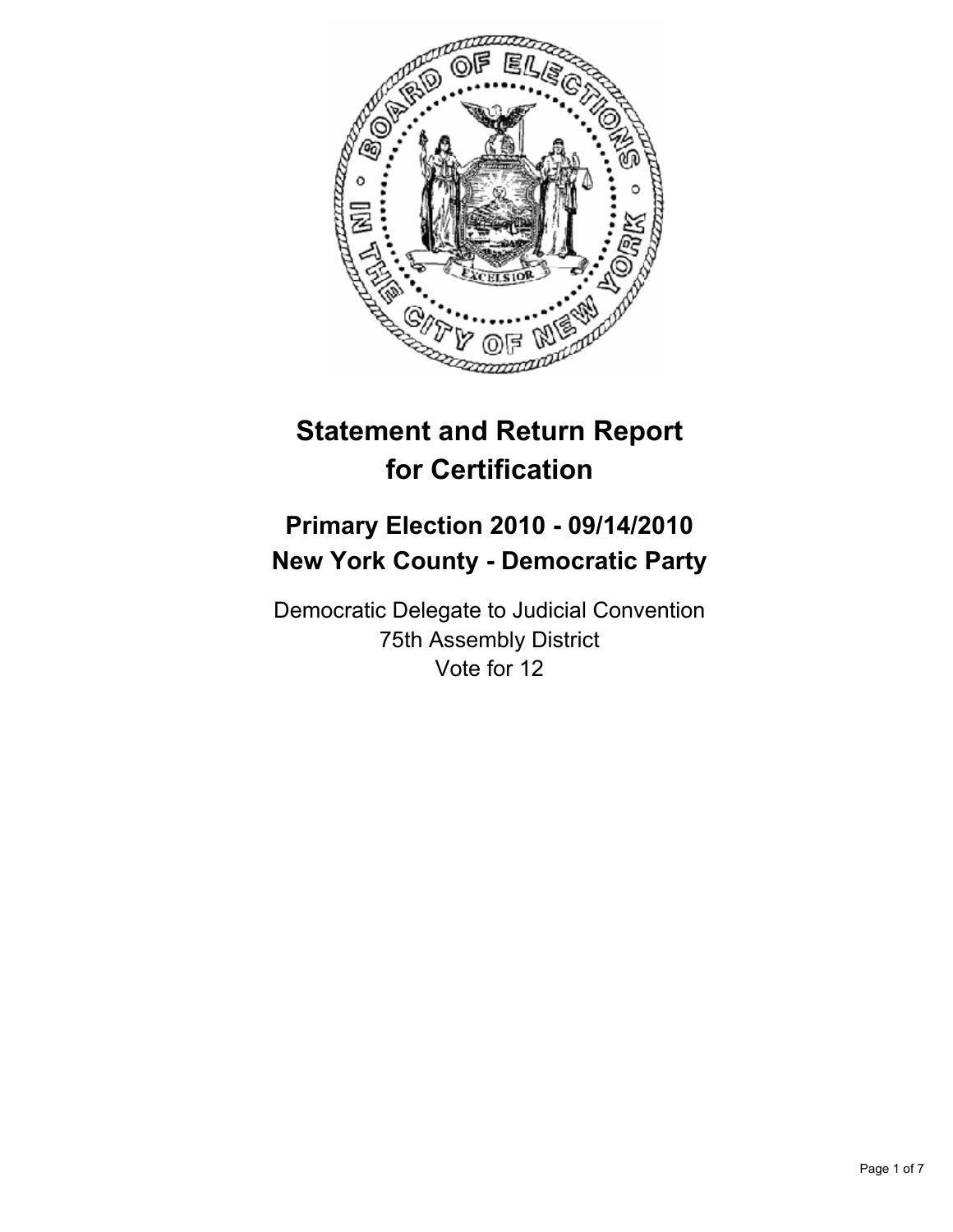

## **Assembly District 75**

| PUBLIC COUNTER                   | 8,152        |
|----------------------------------|--------------|
| <b>EMERGENCY</b>                 | 10           |
| ABSENTEE/MILITARY                | 239          |
| <b>AFFIDAVIT</b>                 | 104          |
| <b>JUDY L RICHHEIMER</b>         | 2,098        |
| <b>MARY A D'ELIA</b>             | 2,055        |
| <b>MAE DORIS CORRIGAN</b>        | 1,956        |
| <b>JAMES SIMPSON</b>             | 1,624        |
| <b>MAARTEN DEKADT</b>            | 1,435        |
| LUCILLE R OGNIBENE               | 1,730        |
| <b>LYDIA R HUMMEL</b>            | 1,727        |
| <b>THOMAS J MCMANUS</b>          | 1,825        |
| <b>JESSE S CAMPOAMOR</b>         | 1,262        |
| DAVID A CARAWAY                  | 1,525        |
| <b>THOMAS GRECO</b>              | 1,671        |
| <b>SYLVIA SCHWARTZ</b>           | 2,664        |
| <b>GOLDIE GOLD</b>               | 2,305        |
| <b>MOLLY KATZ</b>                | 2,464        |
| <b>PATRICIA WALD</b>             | 2,227        |
| <b>FRIEDA KOWANSKY</b>           | 1,929        |
| DOROTHEA SCHOENFELD              | 2,184        |
| <b>EUGENE GLABERMAN</b>          | 1,830        |
| <b>HOPE BERNSTEIN</b>            | 2,277        |
| <b>BRIDGET ROBINSON</b>          | 1,977        |
| <b>ROBERT SIKORSKI</b>           | 1,761        |
| <b>BLANCHE HUTCHERSON</b>        | 1,773        |
| <b>ESTHER MELAMED</b>            | 1,972        |
| ALAN C HANDELL (WRITE-IN)        | 1            |
| ALEXANDER POMERGRANTE (WRITE-IN) | 1            |
| AN RAND (WRITE-IN)               | 1            |
| ANDREW AARONS (WRITE-IN)         | 1            |
| ANDREW HUMM (WRITE-IN)           | $\mathbf{1}$ |
| ARTHUR GALUB (WRITE-IN)          | 1            |
| <b>BASIL SMIKLE (WRITE-IN)</b>   | 1            |
| BELCHER (WRITE-IN)               | 1            |
| BERT GERLSON (WRITE-IN)          | 1            |
| BLIXEN (WRITE-IN)                | 1            |
| BOZO (WRITE-IN)                  | 1            |
| CAROLYN MALONEY (WRITE-IN)       | 1            |
| CARYL CAROBEN (WRITE-IN)         | 1            |
| CAUDIDIO ANOLADO (WRITE-IN)      | 1            |
| CECELIA LIN (WRITE-IN)           | 1            |
| CHARLES DERITY (WRITE-IN)        | 1            |
| CLAUDIA DARICE (WRITE-IN)        | 1            |
| CLIFFORD COHEN (WRITE-IN)        | 1            |
| DAN ONZO (WRITE-IN)              | 1            |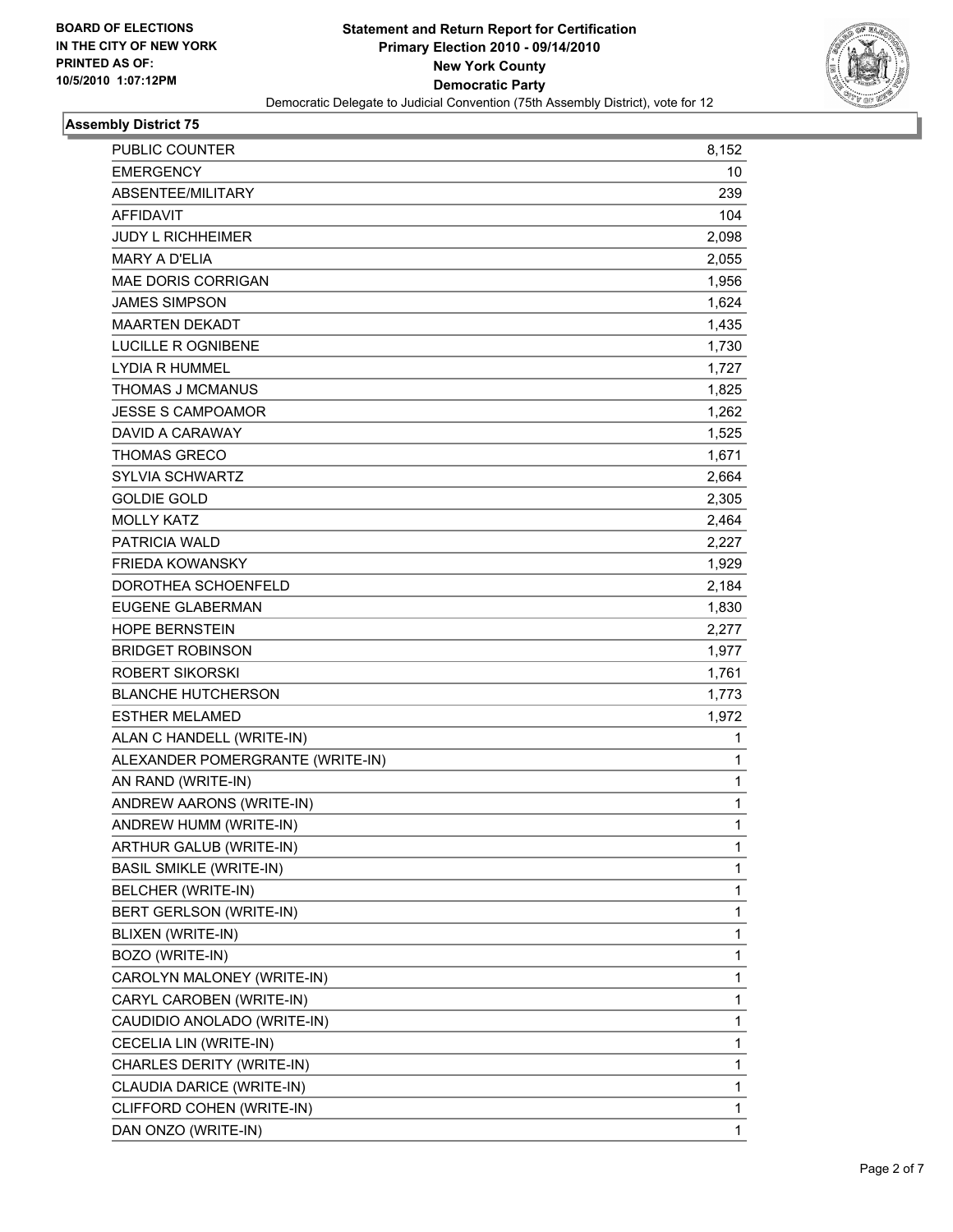

## **Assembly District 75**

| DANCER (WRITE-IN)             | 1  |
|-------------------------------|----|
| DAVID MALPASS (WRITE-IN)      | 1  |
| DAVID P WILLIS (WRITE-IN)     | 1  |
| DIZZY GILLESPIE (WRITE-IN)    | 1  |
| DOC (WRITE-IN)                | 1  |
| DON TRUITT (WRITE-IN)         | 1  |
| DONNER (WRITE-IN)             | 41 |
| DOPEY (WRITE-IN)              | 1  |
| ELAINE R BERLIN (WRITE-IN)    | 1  |
| ELEM SHAYER (WRITE-IN)        | 1  |
| ELLEN GORDON (WRITE-IN)       | 1  |
| ETHAN HAWKE (WRITE-IN)        | 1  |
| FANTY (WRITE-IN)              | 1  |
| FORD PRISTON (WRITE-IN)       | 1  |
| GICKMAN (WRITE-IN)            | 1  |
| GILBERT GALARZA (WRITE-IN)    | 1  |
| <b>GRUMEY (WRITE-IN)</b>      | 1  |
| HANNAH SHULMAN1 (WRITE-IN)    | 1  |
| HAPPY (WRITE-IN)              | 1  |
| HARRY JHO (WRITE-IN)          | 1  |
| HARRY MILLER (WRITE-IN)       | 1  |
| HENRY DOTSON (WRITE-IN)       | 1  |
| JAMES MCPARTLIST (WRITE-IN)   | 1  |
| JERROLD NADLER (WRITE-IN)     | 1  |
| JESSIE JAMES (WRITE-IN)       | 1  |
| JIM FECHNER (WRITE-IN)        | 1  |
| JIM GRANIELA (WRITE-IN)       | 1  |
| JOAN KLITEMAN (WRITE-IN)      | 1  |
| JODENNE REISADAR (WRITE-IN)   | 1  |
| JOHN CAROBEN (WRITE-IN)       | 1  |
| JOHN FOIMLER (WRITE-IN)       | 1  |
| JOHN YOO (WRITE-IN)           | 1  |
| JOSEPH COMPOAMOR (WRITE-IN)   | 1  |
| JOSEPH DIOGI (WRITE-IN)       | 1  |
| JOSEPH E. REIGADAS (WRITE-IN) | 1  |
| JOSEPH E.R EIGADOS (WRITE-IN) | 1  |
| KEVIN KIM (WRITE-IN)          | 1  |
| LAWRENCE WU (WRITE-IN)        | 1  |
| LEFT BLANK (WRITE-IN)         | 1  |
| LEONARD ACONSKY (WRITE-IN)    | 2  |
| LESBIAN VOTE (WRITE-IN)       | 2  |
| LUCILE JARVIS (WRITE-IN)      | 1  |
| LUCIUS BRACY (WRITE-IN)       | 1  |
| MANDELL CALLE (WRITE-IN)      | 1  |
| MARIA DIOGI (WRITE-IN)        | 1  |
| MARTIN QUILTON (WRITE-IN)     | 1  |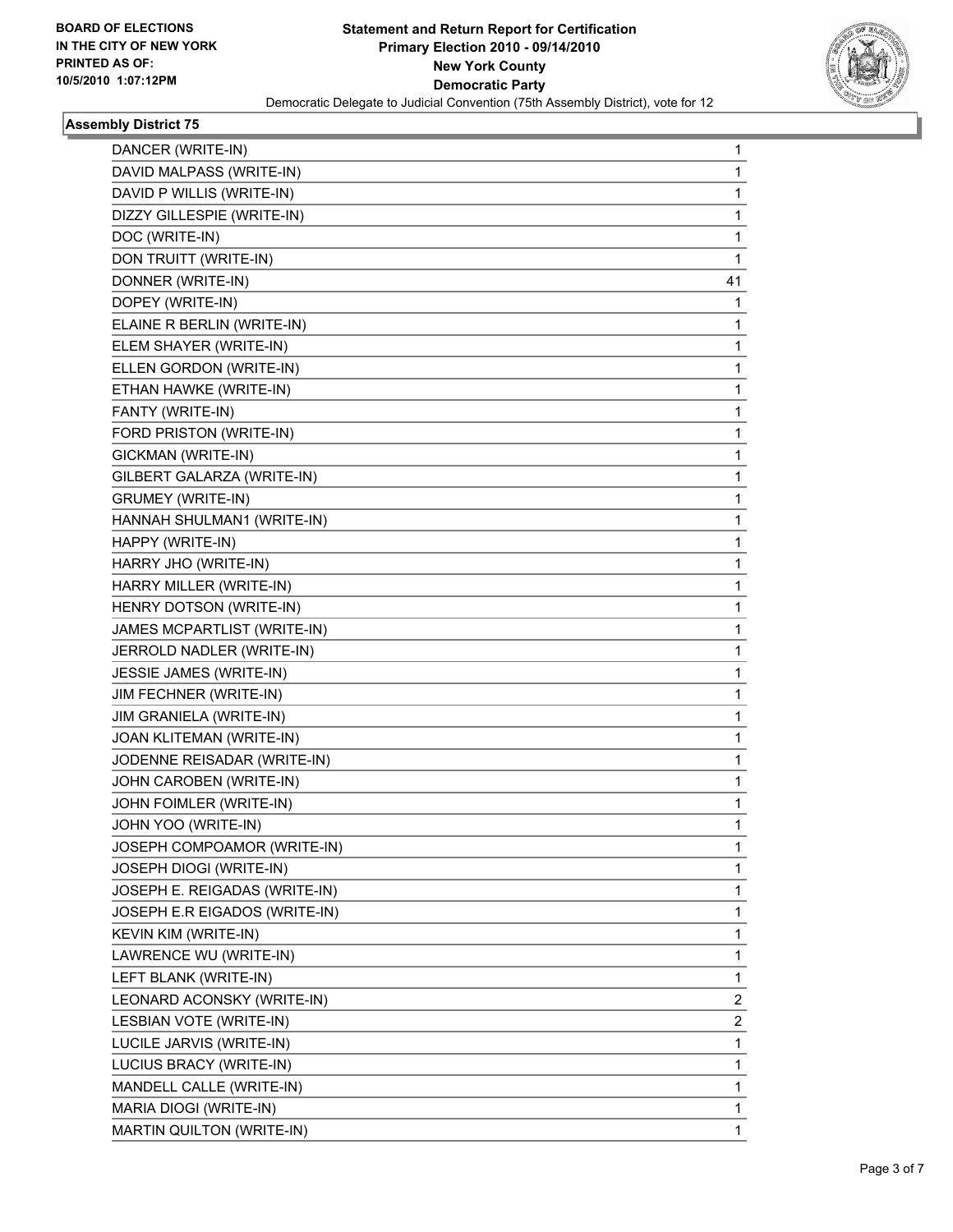

## **Assembly District 75**

| <b>MARY CHRISTANE (WRITE-IN)</b> | 1            |
|----------------------------------|--------------|
| MARY SAUNDERS (WRITE-IN)         | 1            |
| MICHAEL WILSON (WRITE-IN)        | 1            |
| MIRANDA MASSIE (WRITE-IN)        | 1            |
| NAVED SNEIKH (WRITE-IN)          | 1            |
| NO NAME (WRITE-IN)               | 121          |
| PAM BRACY (WRITE-IN)             | 1            |
| PATRICA WINS (WRITE-IN)          | 1            |
| PETER DIAZ (WRITE-IN)            | 1            |
| PRANCER (WRITE-IN)               | 1            |
| RAYMOND LOVING (WRITE-IN)        | 1            |
| REISADAS (WRITE-IN)              | 1            |
| RONALD MCDONALD (WRITE-IN)       | 1            |
| SANTA CLAUSE (WRITE-IN)          | 1            |
| SCOTT BAKER (WRITE-IN)           | 1            |
| SEAN PATRICK KELLY (WRITE-IN)    | 1            |
| SEAN WRIGHT (WRITE-IN)           | $\mathbf{1}$ |
| SEBASTION WINTERNTE (WRITE-IN)   | 1            |
| SNOEZY (WRITE-IN)                | 1            |
| STAN BROOKS (WRITE-IN)           | 1            |
| THERESA CICCONE (WRITE-IN)       | 2            |
| THOMAS ADCOCK (WRITE-IN)         | 1            |
| TOBY ANN STAVIS (WRITE-IN)       | 1            |
| <b>WAHY STROUSS (WRITE-IN)</b>   | 1            |
| WALT WILDER (WRITE-IN)           | 1            |
| WINSTON TUCKER (WRITE-IN)        | 1            |
| YETTA KURLAND (WRITE-IN)         | 2            |
| <b>Total Votes</b>               | 44,527       |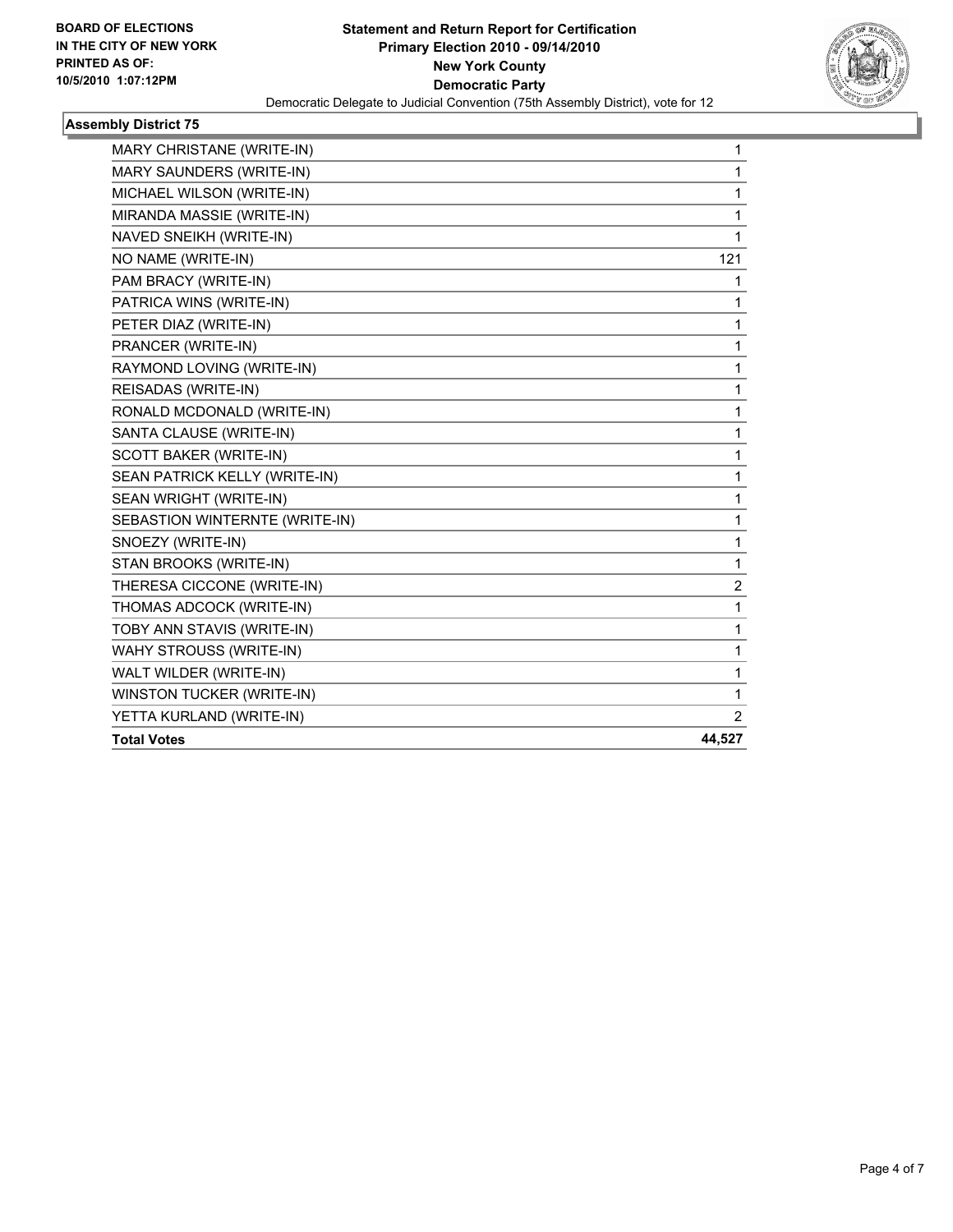

#### **Total for Democratic Delegate to Judicial Convention (75th Assembly District) - New York County**

| <b>PUBLIC COUNTER</b>            | 8,152        |
|----------------------------------|--------------|
| <b>EMERGENCY</b>                 | 10           |
| ABSENTEE/MILITARY                | 239          |
| <b>AFFIDAVIT</b>                 | 104          |
| <b>JUDY L RICHHEIMER</b>         | 2,098        |
| <b>MARY A D'ELIA</b>             | 2,055        |
| <b>MAE DORIS CORRIGAN</b>        | 1,956        |
| <b>JAMES SIMPSON</b>             | 1,624        |
| <b>MAARTEN DEKADT</b>            | 1,435        |
| LUCILLE R OGNIBENE               | 1,730        |
| <b>LYDIA R HUMMEL</b>            | 1,727        |
| THOMAS J MCMANUS                 | 1,825        |
| <b>JESSE S CAMPOAMOR</b>         | 1,262        |
| DAVID A CARAWAY                  | 1,525        |
| <b>THOMAS GRECO</b>              | 1,671        |
| SYLVIA SCHWARTZ                  | 2,664        |
| <b>GOLDIE GOLD</b>               | 2.305        |
| <b>MOLLY KATZ</b>                | 2,464        |
| <b>PATRICIA WALD</b>             | 2,227        |
| <b>FRIEDA KOWANSKY</b>           | 1,929        |
| DOROTHEA SCHOENFELD              | 2,184        |
| EUGENE GLABERMAN                 | 1,830        |
| <b>HOPE BERNSTEIN</b>            | 2,277        |
| <b>BRIDGET ROBINSON</b>          | 1,977        |
| ROBERT SIKORSKI                  | 1,761        |
| <b>BLANCHE HUTCHERSON</b>        | 1,773        |
| <b>ESTHER MELAMED</b>            | 1,972        |
| ALAN C HANDELL (WRITE-IN)        | 1            |
| ALEXANDER POMERGRANTE (WRITE-IN) | 1            |
| AN RAND (WRITE-IN)               | 1            |
| ANDREW AARONS (WRITE-IN)         | 1            |
| ANDREW HUMM (WRITE-IN)           | $\mathbf{1}$ |
| ARTHUR GALUB (WRITE-IN)          | 1            |
| <b>BASIL SMIKLE (WRITE-IN)</b>   | $\mathbf{1}$ |
| BELCHER (WRITE-IN)               | 1            |
| BERT GERLSON (WRITE-IN)          | 1            |
| BLIXEN (WRITE-IN)                | 1            |
| BOZO (WRITE-IN)                  | 1            |
| CAROLYN MALONEY (WRITE-IN)       | 1            |
| CARYL CAROBEN (WRITE-IN)         | 1            |
| CAUDIDIO ANOLADO (WRITE-IN)      | 1            |
| CECELIA LIN (WRITE-IN)           | 1            |
| CHARLES DERITY (WRITE-IN)        | 1            |
| CLAUDIA DARICE (WRITE-IN)        | 1            |
| CLIFFORD COHEN (WRITE-IN)        | 1            |
| DAN ONZO (WRITE-IN)              | 1            |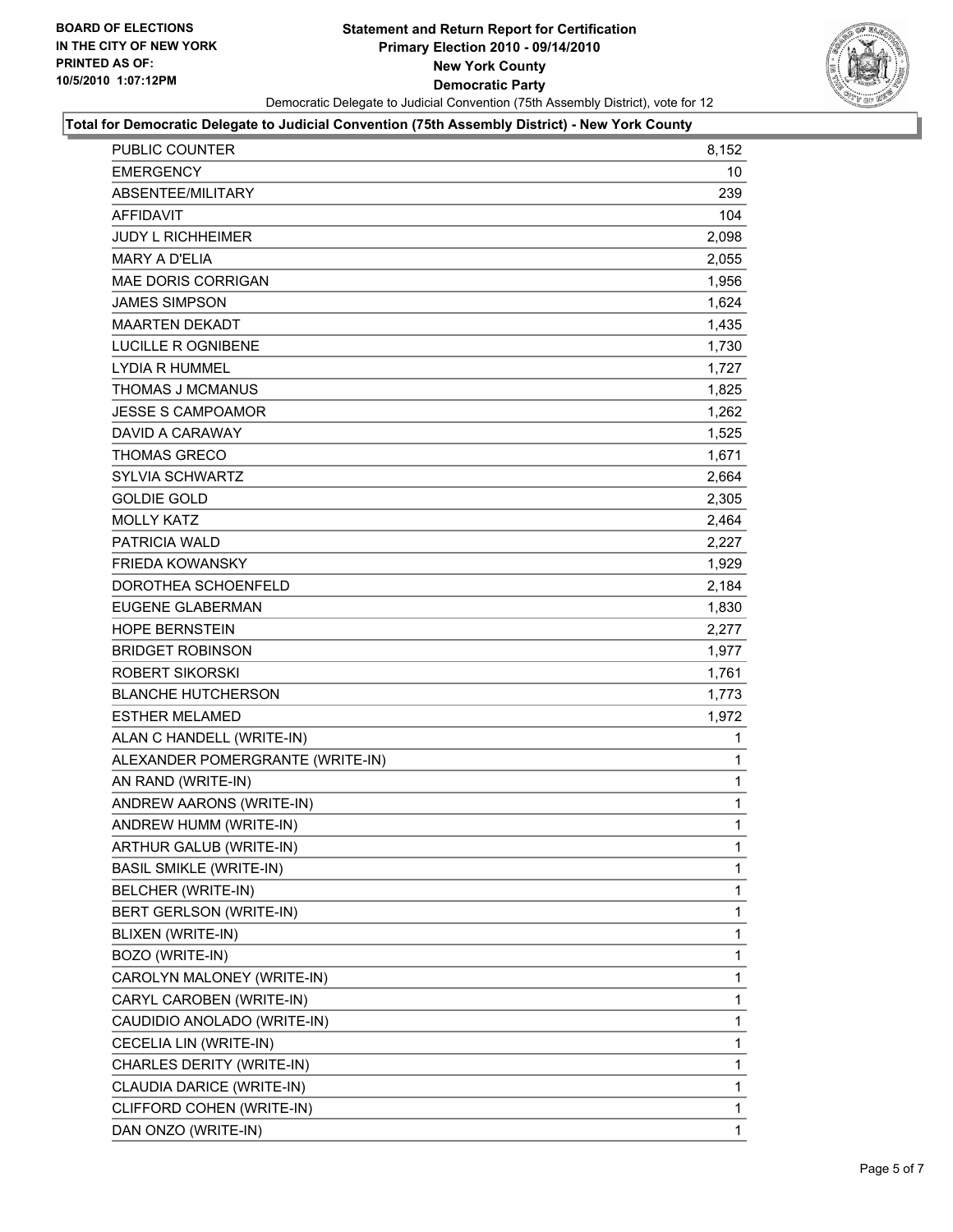

#### **Total for Democratic Delegate to Judicial Convention (75th Assembly District) - New York County**

| DANCER (WRITE-IN)             | 1              |
|-------------------------------|----------------|
| DAVID MALPASS (WRITE-IN)      | 1              |
| DAVID P WILLIS (WRITE-IN)     | 1              |
| DIZZY GILLESPIE (WRITE-IN)    | 1              |
| DOC (WRITE-IN)                | 1              |
| DON TRUITT (WRITE-IN)         | 1              |
| DONNER (WRITE-IN)             | 41             |
| DOPEY (WRITE-IN)              | 1              |
| ELAINE R BERLIN (WRITE-IN)    | 1              |
| ELEM SHAYER (WRITE-IN)        | 1              |
| ELLEN GORDON (WRITE-IN)       | 1              |
| ETHAN HAWKE (WRITE-IN)        | 1              |
| FANTY (WRITE-IN)              | 1              |
| FORD PRISTON (WRITE-IN)       | 1              |
| GICKMAN (WRITE-IN)            | 1              |
| GILBERT GALARZA (WRITE-IN)    | 1              |
| <b>GRUMEY (WRITE-IN)</b>      | 1              |
| HANNAH SHULMAN1 (WRITE-IN)    | 1              |
| HAPPY (WRITE-IN)              | 1              |
| HARRY JHO (WRITE-IN)          | 1              |
| HARRY MILLER (WRITE-IN)       | 1              |
| HENRY DOTSON (WRITE-IN)       | 1              |
| JAMES MCPARTLIST (WRITE-IN)   | 1              |
| JERROLD NADLER (WRITE-IN)     | 1              |
| JESSIE JAMES (WRITE-IN)       | 1              |
| JIM FECHNER (WRITE-IN)        | 1              |
| JIM GRANIELA (WRITE-IN)       | 1              |
| JOAN KLITEMAN (WRITE-IN)      | 1              |
| JODENNE REISADAR (WRITE-IN)   | 1              |
| JOHN CAROBEN (WRITE-IN)       | 1              |
| JOHN FOIMLER (WRITE-IN)       | 1              |
| JOHN YOO (WRITE-IN)           | 1              |
| JOSEPH COMPOAMOR (WRITE-IN)   | 1              |
| JOSEPH DIOGI (WRITE-IN)       | 1              |
| JOSEPH E. REIGADAS (WRITE-IN) | 1              |
| JOSEPH E.R EIGADOS (WRITE-IN) | 1              |
| KEVIN KIM (WRITE-IN)          | 1              |
| LAWRENCE WU (WRITE-IN)        | 1              |
| LEFT BLANK (WRITE-IN)         | 1              |
| LEONARD ACONSKY (WRITE-IN)    | $\mathbf{2}$   |
| LESBIAN VOTE (WRITE-IN)       | $\overline{2}$ |
| LUCILE JARVIS (WRITE-IN)      | 1              |
| LUCIUS BRACY (WRITE-IN)       | 1              |
| MANDELL CALLE (WRITE-IN)      | 1              |
| MARIA DIOGI (WRITE-IN)        | 1              |
| MARTIN QUILTON (WRITE-IN)     | $\mathbf 1$    |